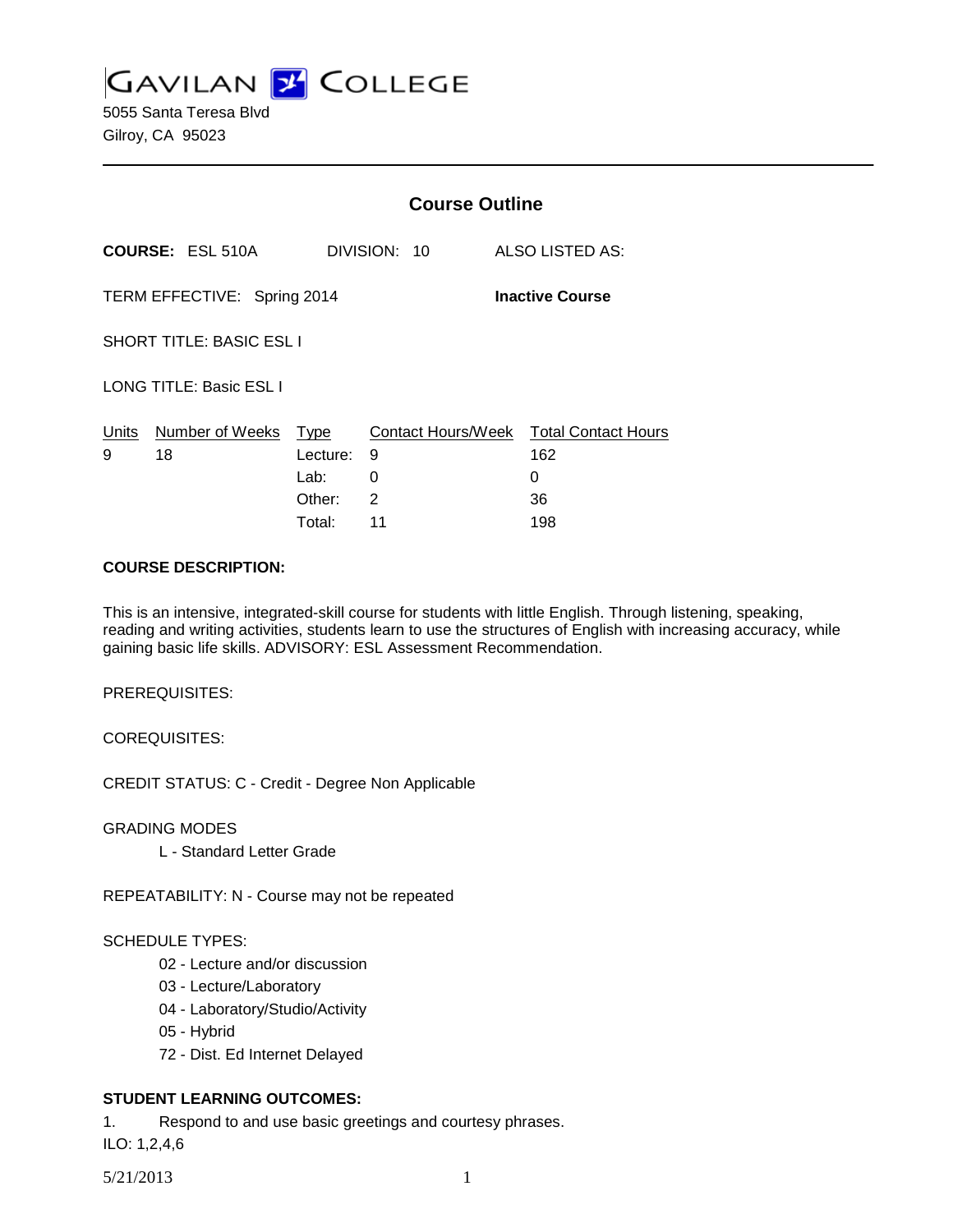Measure: Aural/Oral Test, Written Exam

2. Provide personal information upon oral or written request.

ILO: 1,2,4,6

Measure: Aural/Oral Test, Written Exam

3. Request very basic services within the context of the life skills topics covered.

ILO: 1,2,4,6

Measure: Aural/Oral Test, Written Exam

4. Pronounce and spell the names of objects, people, places and activities within the context of the life skills topics covered.

ILO: 1,2,4,6

Measure: Aural/Oral Test, Written Exam

5. Use subject, object and demonstrative pronouns, possessive adjectives, the structures can and have to, simple nouns, basic prepositions, adjectives, frequency adverbs and the interrogatives: when, where, why, how, who, whose and what.

ILO: 1,2,4,6

Measure: Aural/Oral Test, Written Exam

6. Ask and answer, in speech or print, yes-no and information questions with the BE verb and other verbs in the simple present and present continuous tenses, within the context of the life-skills topics covered.

ILO: 1,2,4,6

Measure: Aural/Oral Test, Written Exam

7. Make simple present and present continuous affirmative and negative oral and written statements within the context of the life-skills topics covered.

ILO: 1,2,4,6

Measure: Aural/Oral Test, Written Exam

8. Read very simple paragraphs and do very simple guided writing exercises using the vocabulary related to the life-skills topics covered.

 $II$  O:

Measure:

### **CONTENT, STUDENT PERFORMANCE OBJECTIVES, OUT-OF-CLASS ASSIGNMENTS**

Inactive Course: 05/13/2013

20 Hours

CONTENT - Introductions, Personal Information and Basic School Information

STUDENT PERFORMANCE OBJECTIVES - Students will be able to introduce themselves and others. They will be able to ask and respond to personal information questions both in verbal and written form with accurate spelling (first and last name, address, email address, phone number, age, birthday, marital status, number of children, native country, first language). They will be able to identify things in the classroom, follow classroom instructions, and use basic classroom language such as: How do you say this in English? What does X mean? How do you spell X? I don't understand. Can you repeat that please? I was absent because… I was late because… I need help. etc.

Students will be able to use the following structures in spoken and written form: subject pronouns and the BE verb, possessive adjectives, simple nouns, basic location prepositions, questions with who, where and what, yes/no questions, imperatives.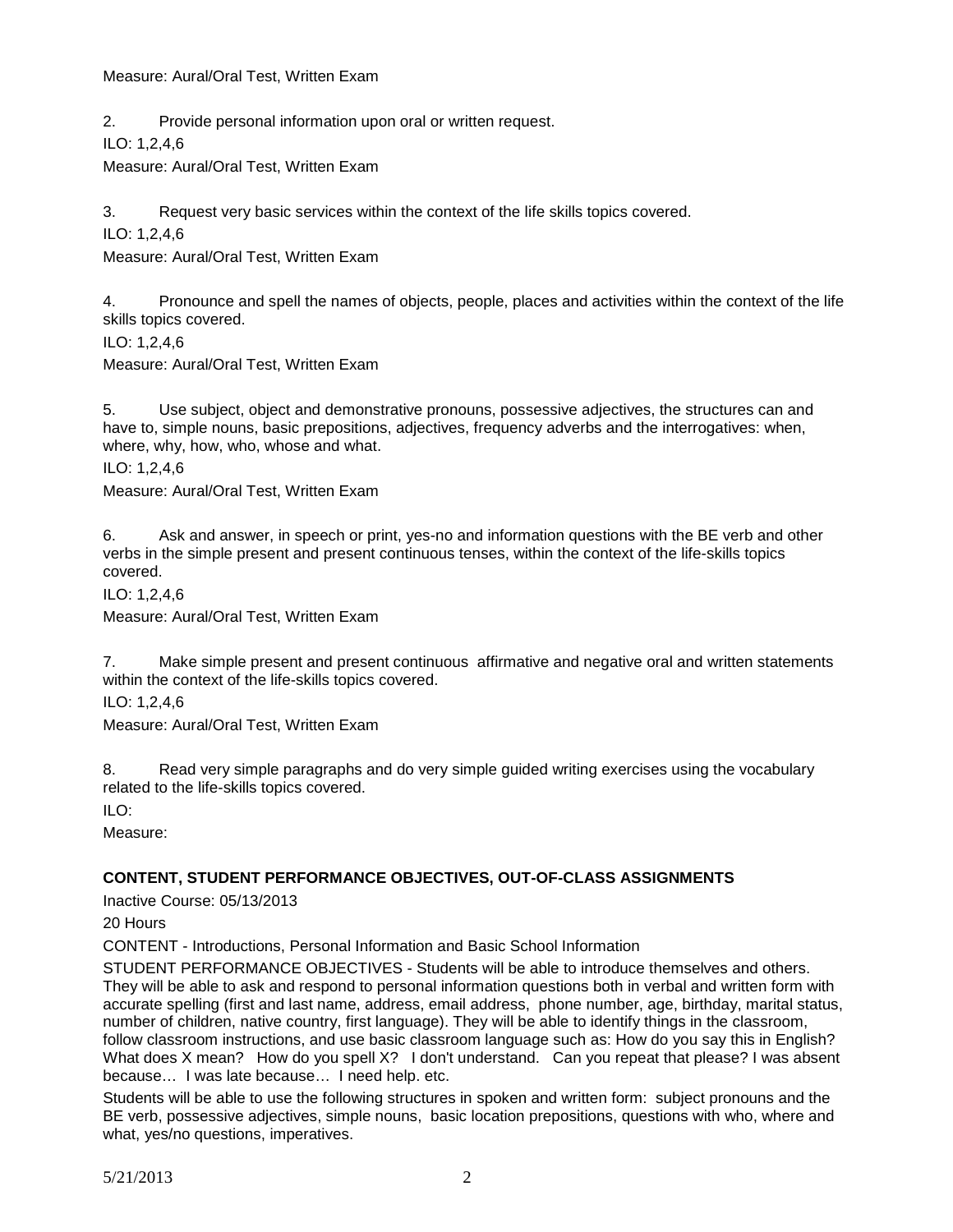(Spoken and written structures and writing conventions are mentioned at the time they receive a major focus. However, these structures may well appear several times in oral and written work, both before and after their focused presentation.)

### **HOMEWORK**

Review material covered in textbook.

Do reading and writing activities in textbook and on handouts.

Communicate in English using vocabulary and structures studied.

## 25 Hours

CONTENT - Actions and Places

STUDENT PERFORMANCE OBJECTIVES - Students will be able to look at pictures and describe both orally and in written form what people are doing using the present continuous tense. They will be able to read and make oral and written affirmative and negative statements and ask and answer questions using the present continuous tense. They will be able to identify the rooms and basic objects in a house and make statements and questions using "There is/are" They will be able to identify important places in the community and describe their location using basic prepositions and phrases such as next to, across from, behind, on the corner, etc.

### **HOMEWORK**

Review material covered in textbook.

Do reading and writing activities in textbook and on handouts.

Communicate in English using vocabulary and structures studied.

### 10 Hours

CONTENT - Dates, Time and Weather

STUDENT PERFORMANCE OBJECTIVES -Students will be able to identify, spell and use abbreviations for the days of the week and the months of the year. They will read, write and say dates both in full and abbreviated forms and recognize dates of major holidays. They will correctly use ordinal and cardinal numbers. They will talk about weather, temperature and seasons. They will tell time in English. They will correctly use the prepositions "in, on, at" in relation to times and dates. They will use adjectives to describe the weather.

## HOMEWORK

Review material covered in textbook.

Do reading and writing activities in textbook and on handouts.

Communicate in English using vocabulary and structures studied.

### 15 Hours

CONTENT - Family and Friends

STUDENT PERFORMANCE OBJECTIVES- Students will be able to greet someone, name family members and identify family relationships. They will be able to describe people according to general, physical, and personality characteristics (i.e. John's nephew is twelve years old. He has blond hair and brown eyes. He likes to swim.)

Students will be able to use the following structures in spoken and written form: possessive form of nouns, possessive adjectives, questions with how and whose, basic adjectives, has and have and a few other basic simple present tense verbs.

### HOMEWORK -

Review material covered in textbook.

Do reading and writing activities in textbook and on handouts.

Communicate in English using vocabulary and structures studied.

### 15 Hours

CONTENT - Shopping, Clothes, and Money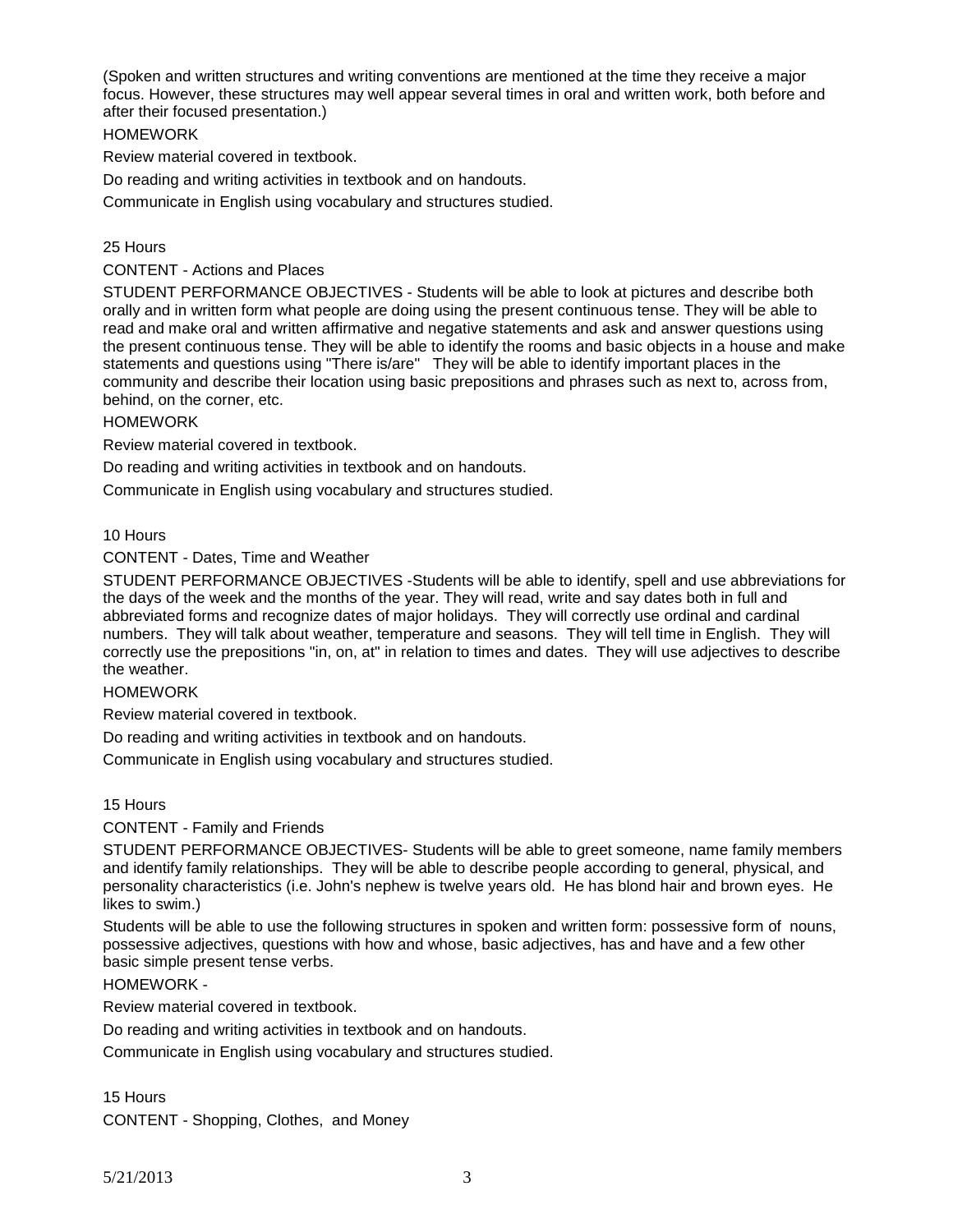STUDENT PERFORMANCE OBJECTIVES - Students will be able to describe what someone is wearing using present continuous tense and the proper placement of adjectives before nouns. (He is wearing a green shirt and black pants.) They will be able to ask where things are in a store, ask for prices using "How much is/are", read prices and bills and use American money. Students will correctly use demonstrative adjectives (this, that, these, those) as well as other descriptive adjectives.

#### HOMEWORK -

Review material covered in textbook.

Do reading and writing activities in textbook and on handouts.

Communicate in English using vocabulary and structures studied.

10 Hours

CONTENT - Food

STUDENT PERFORMANCE OBJECTIVES - Students will be able to identify basic foods, quantities and types of containers, express likes and dislikes, read labels, prices, basic recipes and menus and perform a very basic restaurant ordering role play. They will be able to use the following structures: Is/Are there any…, How much/many…, I like/need/don't like/need…, a box/jar/bag/head/etc.

They will make very basic distinctions between count/non-count nouns and use "a, an, some". HOMEWORK -

Review material covered in textbook.

Do reading and writing activities in textbook and on handouts.

Communicate in English using vocabulary and structures studied.

25 Hours

CONTENT - Daily Activities (At Work/School , At Home, and For Fun)

STUDENT PERFORMANCE OBJECTIVES - Students will be able to speak, read and write simple sentences (affirmatives, negatives, information and yes/no questions) and very basic paragraphs using the simple present tense. They will correctly utilize frequency adverbs. They will correctly use object pronouns. Students will be able to use these structures to talk and write about their daily routines, work, hobbies, likes and dislikes.

HOMEWORK -

Review material covered in textbook.

Do reading and writing activities in textbook and on handouts.

Communicate in English using vocabulary and structures studied.

20 Hours

CONTENT - The Body, Health, and Feelings

STUDENT PERFORMANCE OBJECTIVES - Students will be able to name and spell the parts of the body, describe their emotions, report basic health problems, read, listen to and follow basic health advice, instructions and/or prescriptions. Students will use an increased number of adjectives and idiomatic phrases to describe emotional and health conditions. (i.e. He has an earache. I feel nauseous. She's embarrassed. etc.)

They will be able to more accurately distinguish between simple present and present continuous tenses. HOMEWORK -

Review material covered in textbook.

Do reading and writing activities in textbook and on handouts.

Communicate in English using vocabulary and structures studied.

10 Hours CONTENT - Occupations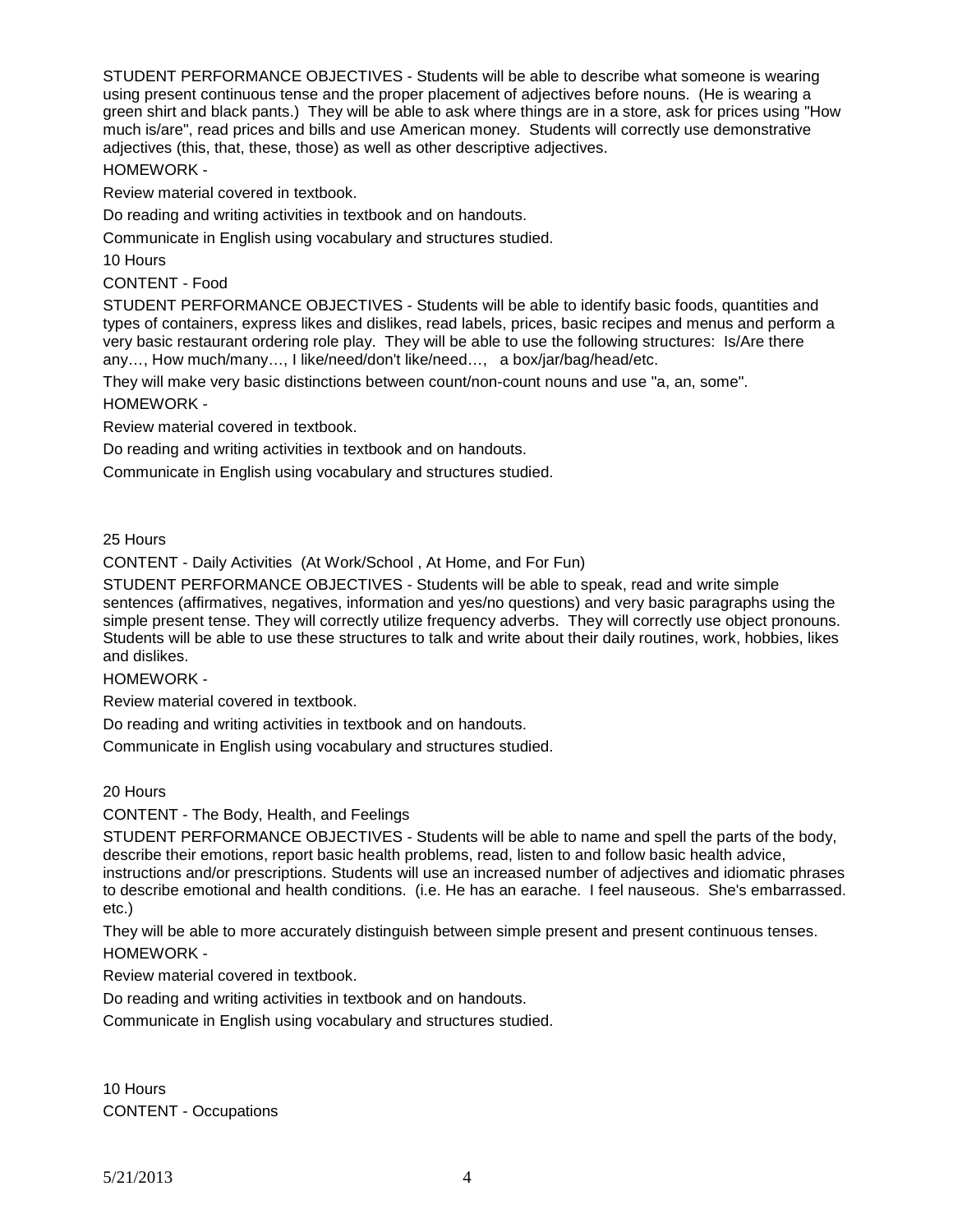STUDENT PERFORMANCE OBJECTIVES -Students will be able to identify common occupations and describe what people do in these jobs. They will be able to describe their own job, duties and responsibilities. They will be able to use the structures "can/can't" and "have to/don't have to". HOMEWORK -

Review material covered in textbook.

Do reading and writing activities in textbook and on handouts.

Communicate in English using vocabulary and structures studied.

10 Hours

CONTENT - REVIEW grammatical structures and vocabulary.

STUDENT PERORMANCE OBJECTIVES - Students will be able to carry on short conversations, write simple sentences and read basic paragraphs using the grammatical structures and thematic vocabulary introduced during the semester.

HOMEWORK -

Review material covered in textbook.

Do reading and writing activities in textbook and on handouts.

Communicate in English using vocabulary and structures studied.

2 Hours FINAL EXAM

#### **METHODS OF INSTRUCTION:**

Classroom activities include listening exercises, pronunciation contrasts, dialogues, oral drills, question and answer pairs, guided readings,vocabulary development, oral composition, basic sentence writing, roleplaying, and guided writing. Lab hours consist of listening, speaking, reading, writing and computer activities.

#### **METHODS OF EVALUATION:**

The types of writing assignments required: Written homework The problem-solving assignments required: None The types of skill demonstrations required: Class performance Performance exams The types of objective examinations used in the course: Multiple choice True/false Matching items Completion Other: Short written sentences Other category: None The basis for assigning students grades in the course: Writing assignments: 5% - 10% Problem-solving demonstrations: 0% - 0% Skill demonstrations: 10% - 20% Objective examinations: 80% - 90%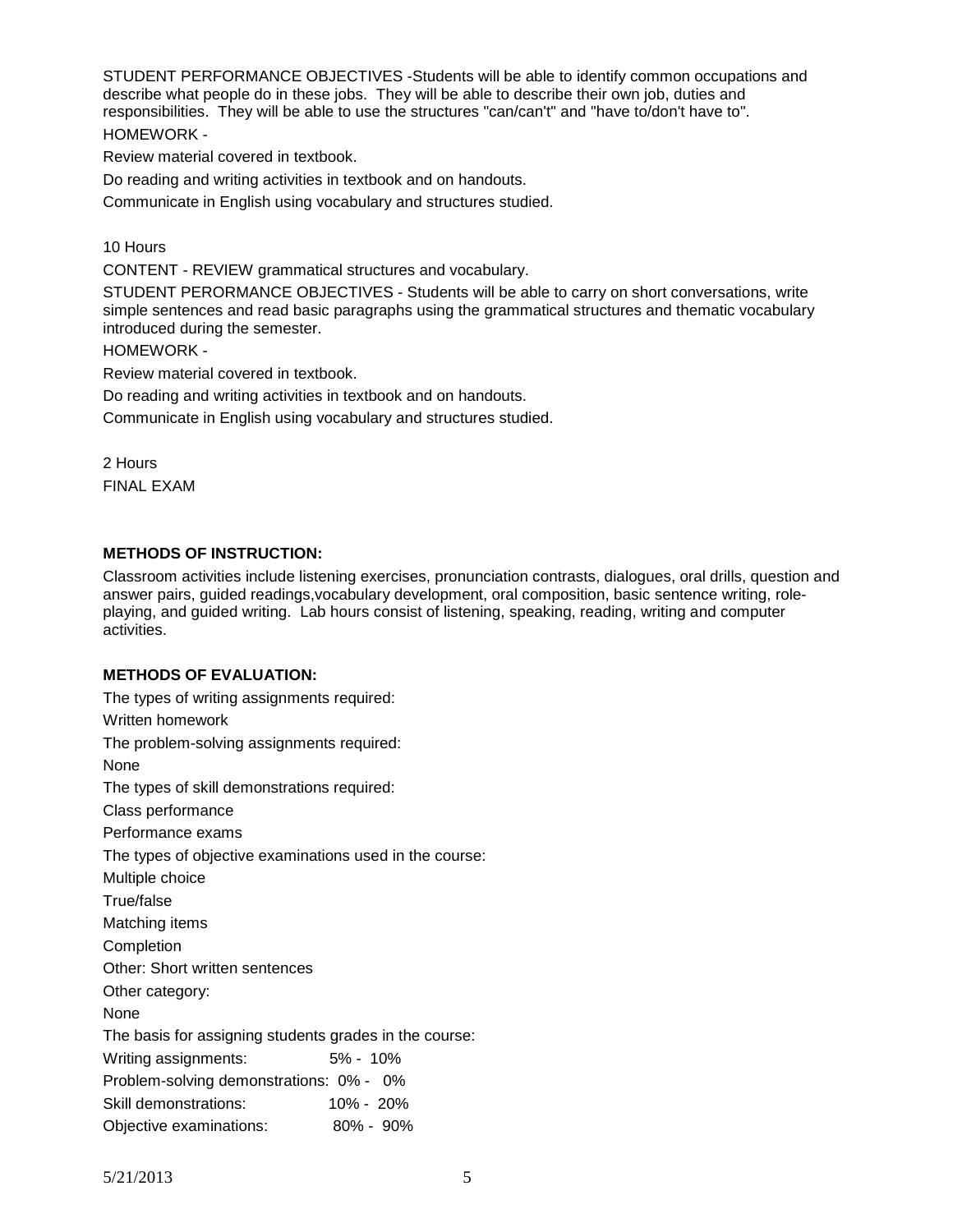Other methods of evaluation: 0% - 0%

### **REPRESENTATIVE TEXTBOOKS:**

Molinsky and Bliss, ^Side by Side 1^, 3rd edition, and ^Side by Side Activity Workbook 1, Pearson-Longman, 2001 (Chapters 1-13) Saslow and Ascher, ^Top Notch Fundamentals^, and workbook Pearson-Longman, 2006 (Chapters 1-10, 12, 13) Harris and Rowe, ^Exploring English 1^, and workbook Pearson-Longman, 1995 Harris and Rowe, ^Picture This -Learning English Through Pictures 1^, Pearson-Longman, 2006 Frankel, ^Center Stage - Express Yourself in English 1^ and Warren ^Life Skills and Test Prep^, Pearson-Longman, 2007 (Chapters 1-15) Frankel and Meyers, ^Crossroads 1^ and workbook, Oxford University Press, 1991, or other appropriate college level text. Reading level of text: Basic ESL grade. Verified by: Kathleen Campbell

#### **ARTICULATION and CERTIFICATE INFORMATION**

Associate Degree: CSU GE: IGETC: CSU TRANSFER: Not Transferable UC TRANSFER: Not Transferable

# **SUPPLEMENTAL DATA:**

Basic Skills: B Classification: B Noncredit Category: Y Cooperative Education: Program Status: 2 Stand-alone Special Class Status: N CAN: CAN Sequence: CSU Crosswalk Course Department: CSU Crosswalk Course Number: Prior to College Level: Y Non Credit Enhanced Funding: N Funding Agency Code: Y In-Service: N Occupational Course: E Maximum Hours: